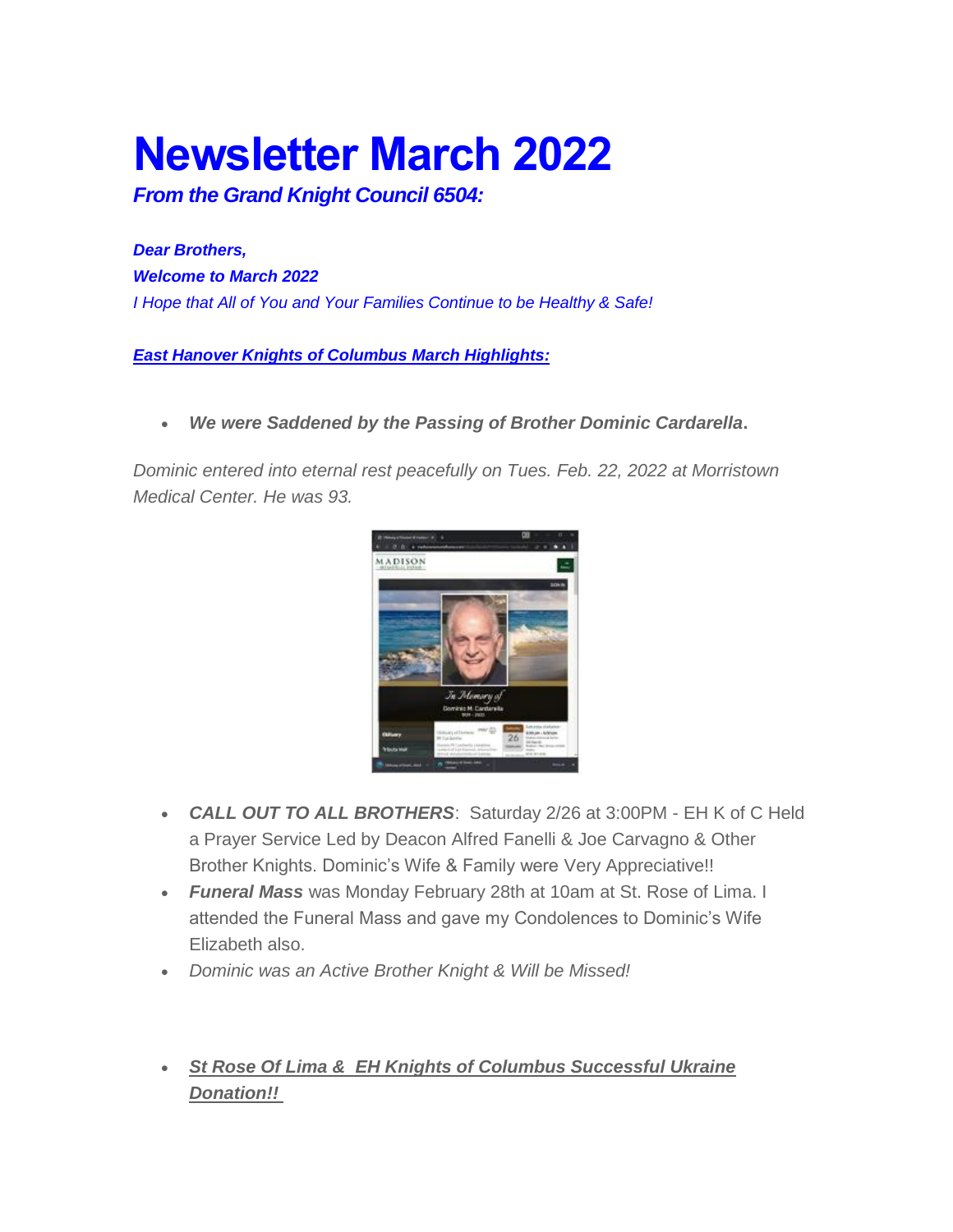- *Father Matthew indicated the Sunday, March 5-6 th Entire St Rose Collection would be Generously Donated to Aid the People in the Ukraine .*
- In addition to our prayers, the **Knights of Columbus Supreme Council has** *committed \$1.5 million for immediate distribution to support Ukrainian refugees,* including Ukrainian Knights and their families. We will be working with our councils in Poland as well as the Latin and Greek Catholic Churches in Ukraine to provide humanitarian assistance.
- *Knights of Columbus Charities has launched the Ukraine Solidarity Fund for this purpose, and the Supreme Council will match all funds up to \$500,000*. Please prayerfully consider contributing to this effort. For additional information about the Knights of Columbus Ukraine Solidarity Fund and how to donate, please visit [here.](https://kofc6504.us11.list-manage.com/track/click?u=95aa9839393aff6e6ea6837aa&id=e5867d2859&e=a2df17c07b)
- *We were Very Pleased to hear that \$35,361 was Collected To-Date, during the St Rose March 6th Weekend & Sent to Supreme Knights of Columbus Charities in Connecticut on Thursday 3/10. Father Matthew Spoke to the Director of Charities & Confirmed that Our Entire St Rose Collection would be Safely Matched to a \$70,722 Donation to the People of the Ukraine. This was an Example of Prayerful & Generous Donations by Father Matthew & the People & Brothers of the St Rose Parish & Timely Coordination & Communications between St Rose & the EH K of C to the Parish, EH K of C Brothers & Supreme K of C in Connecticut, to Help the People in the Ukraine in their Time of Need. Thank You All & God Bless!!!*



- **Additional Supreme K of C Ukraine Solidarity Fund Donations Going Forward**
- **[Knights of Columbus | Catholic Fraternal Organization](https://kofc6504.us11.list-manage.com/track/click?u=95aa9839393aff6e6ea6837aa&id=36af6b28b6&e=a2df17c07b)**
- Knights of Columbus 1 Columbus Plaza New Haven, CT 06510 203-752-4000.
- **Website Link -- [https://www.kofc.org/en/what-we](https://kofc6504.us11.list-manage.com/track/click?u=95aa9839393aff6e6ea6837aa&id=c14f11a24f&e=a2df17c07b)[do/charity/ukraine.html](https://kofc6504.us11.list-manage.com/track/click?u=95aa9839393aff6e6ea6837aa&id=c14f11a24f&e=a2df17c07b) (cut & paste)**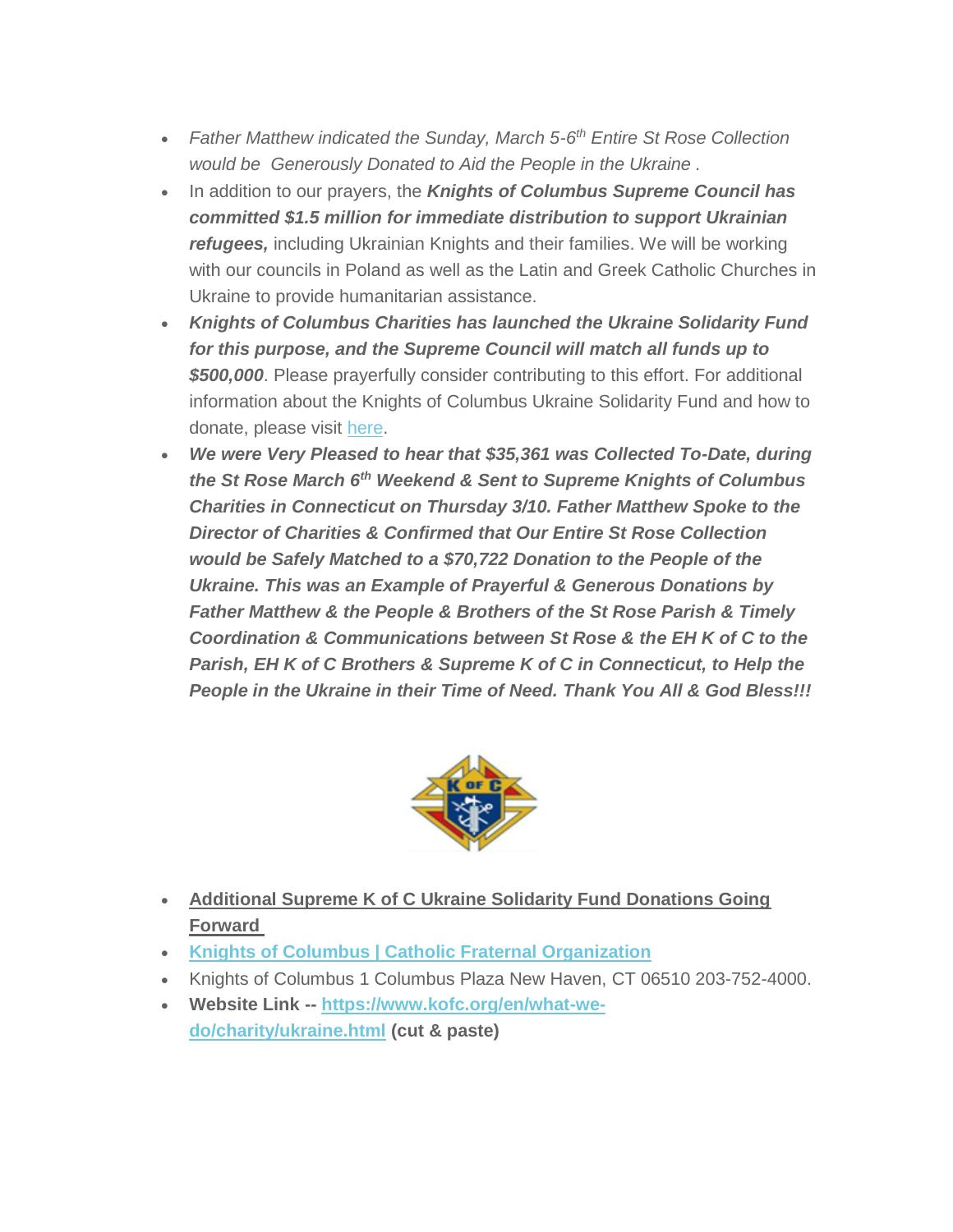- Knights of Columbus all over the world stand in solidarity, ready to support the 1,800 Knights and their families, the Church, and all in need in Ukraine.
- *To Date, Our Members and Friends have Donated \$6,020,922***.**
- As the situation in Ukraine continues to change, the need to support refugees continues to grow. The Knights of Columbus will be working with our Councils in Poland as well as the Latin and Greek Catholic Churches in Ukraine to provide temporary shelter, food, medical supplies, clothing, and communications. **100% of your donation goes directly to support humanitarian aid in Ukraine.**
- To donate outside of the United States and Canada, please [click here.](https://kofc6504.us11.list-manage.com/track/click?u=95aa9839393aff6e6ea6837aa&id=5f557c2d40&e=a2df17c07b)
- To create your own fundraising team in the U.S., please [click here.](https://kofc6504.us11.list-manage.com/track/click?u=95aa9839393aff6e6ea6837aa&id=c52eeb4b28&e=a2df17c07b)
- If you need to reach the Office of Charitable Giving regarding this fund or making a donation, you can do so **Monday through Friday between the hours of 8:00am to 4:30pm Eastern at 1-800-694-5713 or [info@kofccharities.org.](mailto:info@kofccharities.org)**

## **HOW YOU CAN HELP – PRAY, GIVE, LATEST NEWS & ANNOUNCEMENTS**

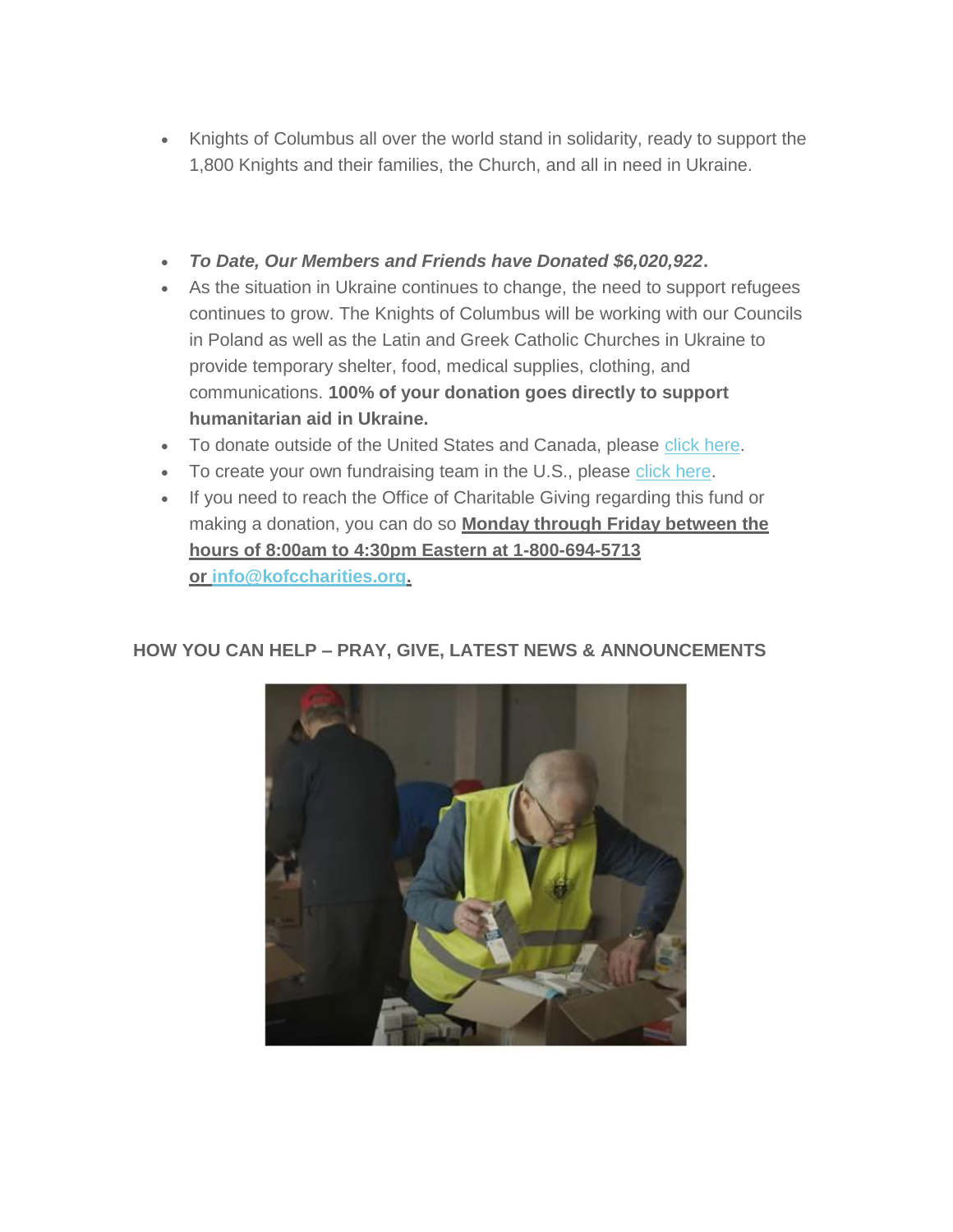#### [KNIGHTS DELIVER AID TO UKRAINE](https://kofc6504.us11.list-manage.com/track/click?u=95aa9839393aff6e6ea6837aa&id=832c1b1824&e=a2df17c07b)

[Within days of the invasion of Ukraine, Knights in Poland created a housing network](https://kofc6504.us11.list-manage.com/track/click?u=95aa9839393aff6e6ea6837aa&id=dab91bc070&e=a2df17c07b)  [for refugees and delivered essential supplies to the war-torn country. Additionally,](https://kofc6504.us11.list-manage.com/track/click?u=95aa9839393aff6e6ea6837aa&id=dab91bc070&e=a2df17c07b)  Knights set up tents — dubbed "mercy huts"— [along the Poland-Ukraine border to](https://kofc6504.us11.list-manage.com/track/click?u=95aa9839393aff6e6ea6837aa&id=dab91bc070&e=a2df17c07b)  [welcome refugees escaping the conflict. Meanwhile, Knights in Ukraine have](https://kofc6504.us11.list-manage.com/track/click?u=95aa9839393aff6e6ea6837aa&id=dab91bc070&e=a2df17c07b)  [coordinated the distribution of supplies through the "Anti-Crisis Committee," a group](https://kofc6504.us11.list-manage.com/track/click?u=95aa9839393aff6e6ea6837aa&id=dab91bc070&e=a2df17c07b)  [established by the Archdiocese of Lviv.](https://kofc6504.us11.list-manage.com/track/click?u=95aa9839393aff6e6ea6837aa&id=dab91bc070&e=a2df17c07b)

 *Fundraiser for John Kinney – "Johnny Strong"- We communicated this Fundraiser to our Brothers on March 3rd!*



- *John Kinney is 12 and they now found Cancer in his Lungs*
- *His Parents Need Financial Help with Hospitals Bills*
- *Please send Donations to: John & Gayle Kinney 42 Peach Tree Ave. East Hanover NJ.*
- *Please support his GoFundMe Fundraiser below,*
- <https://www.gofundme.com/f/zuj2xn-johnny-strong>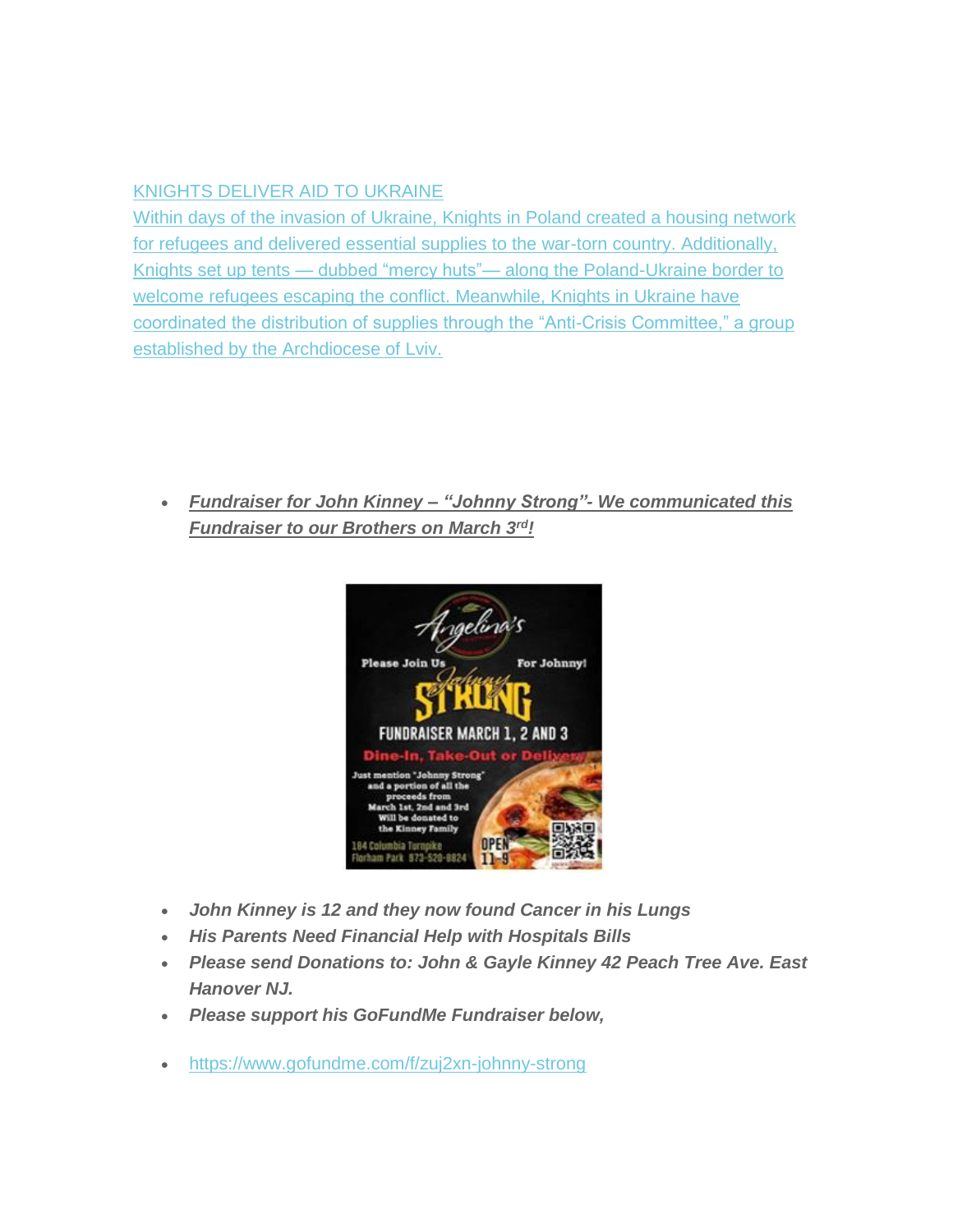

- *Father Matthew said He could Forward \$300 & &500 Gift Cards to the Family also.*
- *District Deputy George Coppola Generously Donated \$100 To the GoFundMe Account!*
- *Brian Brokaw made a Motion to Donate \$500 to the Kinney Family, Larry Colasurdo Seconded the Motion. We took a Vote, & the EH K of C Brothers Voted Unanimously to Donate \$500 to the Kinney Family During the 3/14 Meeting!! THANK-YOU BROTHERS!!*
- *Brother & Deacon Alfred Fanelli has brought Another Attack on Columbus Information to our attention. (This Communication was Sent to You Via Email on 3/12/22)*
- **The Trenton Board of Education announces the formation of a committee to move forward on the renaming of Columbus Elementary School and Wilson Elementary School.**
- **A change in the school calendar took place on February 28th by the Hackensack NJ Board of Education (BOE). They changed Columbus Day to Indigenous Peoples Day.**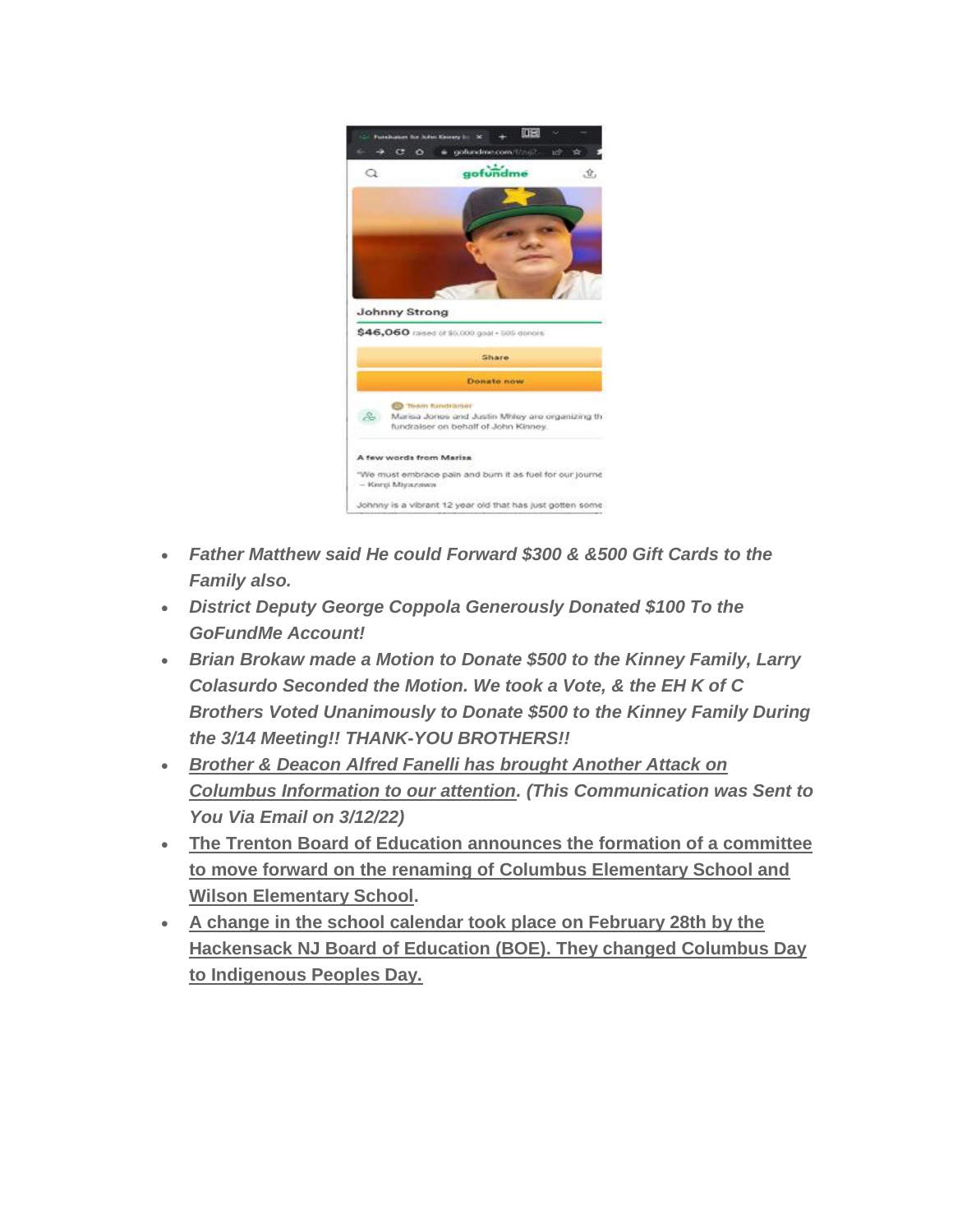# 1. *CALL TO ACTION:* **Calling on East Hanover Knights of Columbus Brothers to Send a Letter to:**

#### **Robert Sanchez**

#### *Superintendent of Schools*

Hackensack Public Schools Padovano Education Center 191 Second Street Hackensack, NJ 07601 (201)-646-8000

**We attached a Form Letter for You to Review and Include Your Name to the Bottom if You agree, & Send this Letter to Robert Sanchez Superintendent of Schools Hackensack Public Schools. See address above**.

#### 2. **CALL TO ACTION:**

We as concerned Brother Nights can also attend the next **Hackensack BOE meeting On March 21st at 7 pm** at **Fanny M. Hillers School Auditorium 56 Longview Avenue Hackensack, NJ** to protest this capricious, arbitrary and uniformed decision and attach on Italian Americans by the Hackensack BOE.

*EH K of C Lounge Update \*\*\*\**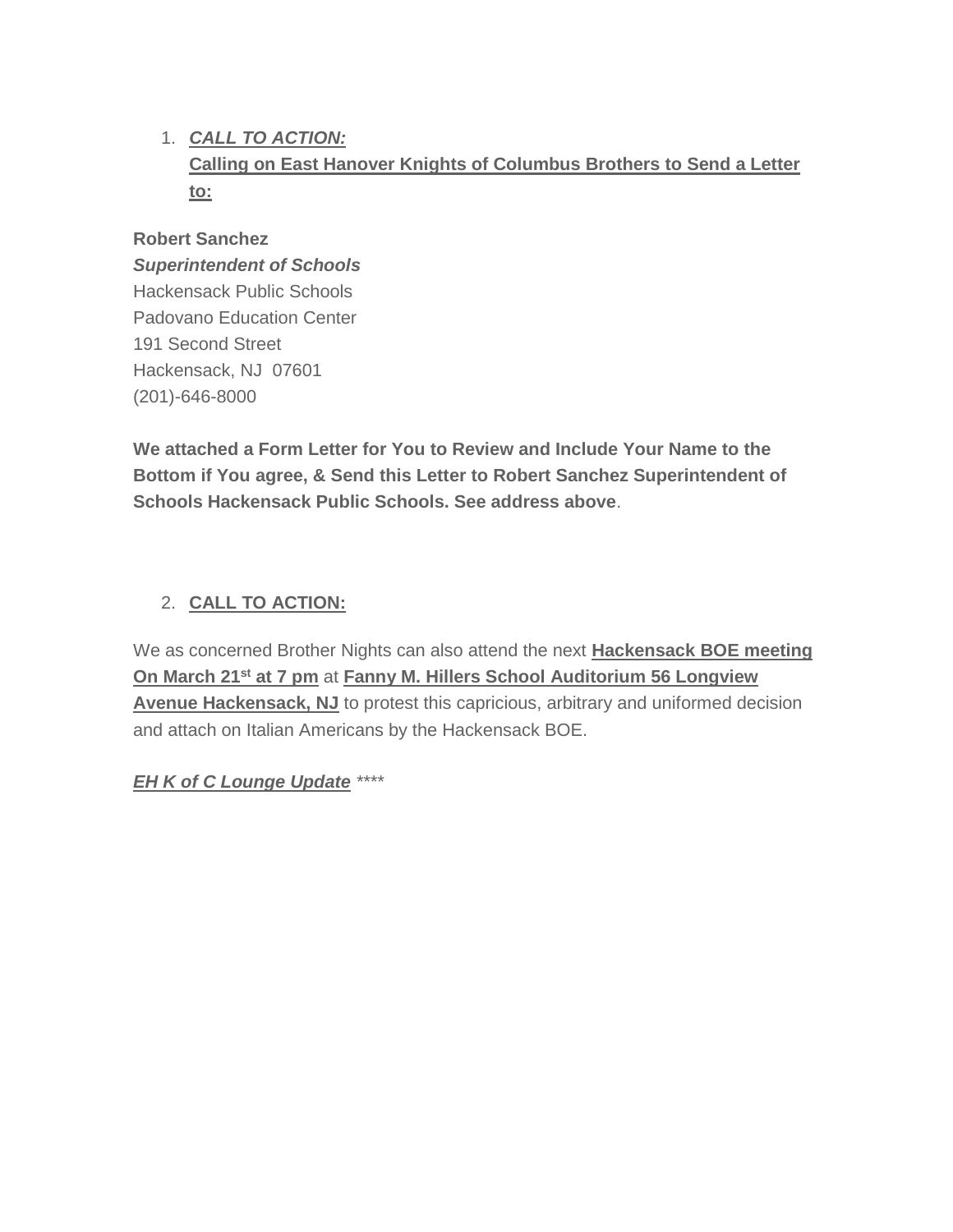



- *EH K of C Lounge Contributors Plaque was Completed & Placed in Lounge – Thank-You Fred Donatelli!!*
- *Wall Cabinet or Bottom Shelves – Will be Adjusted to Accommodate Height of Bottles on Top-Shelf*
- *New Previous K of C Awards Found in Closets, Need to be Organized & Put up On Walls in Lounge.*
- *Need to Revamp Past Grand Knight Photos & Take Photos of Recent Past Grand Knights*
- *Need Separate Thermostat Installed in Lounge*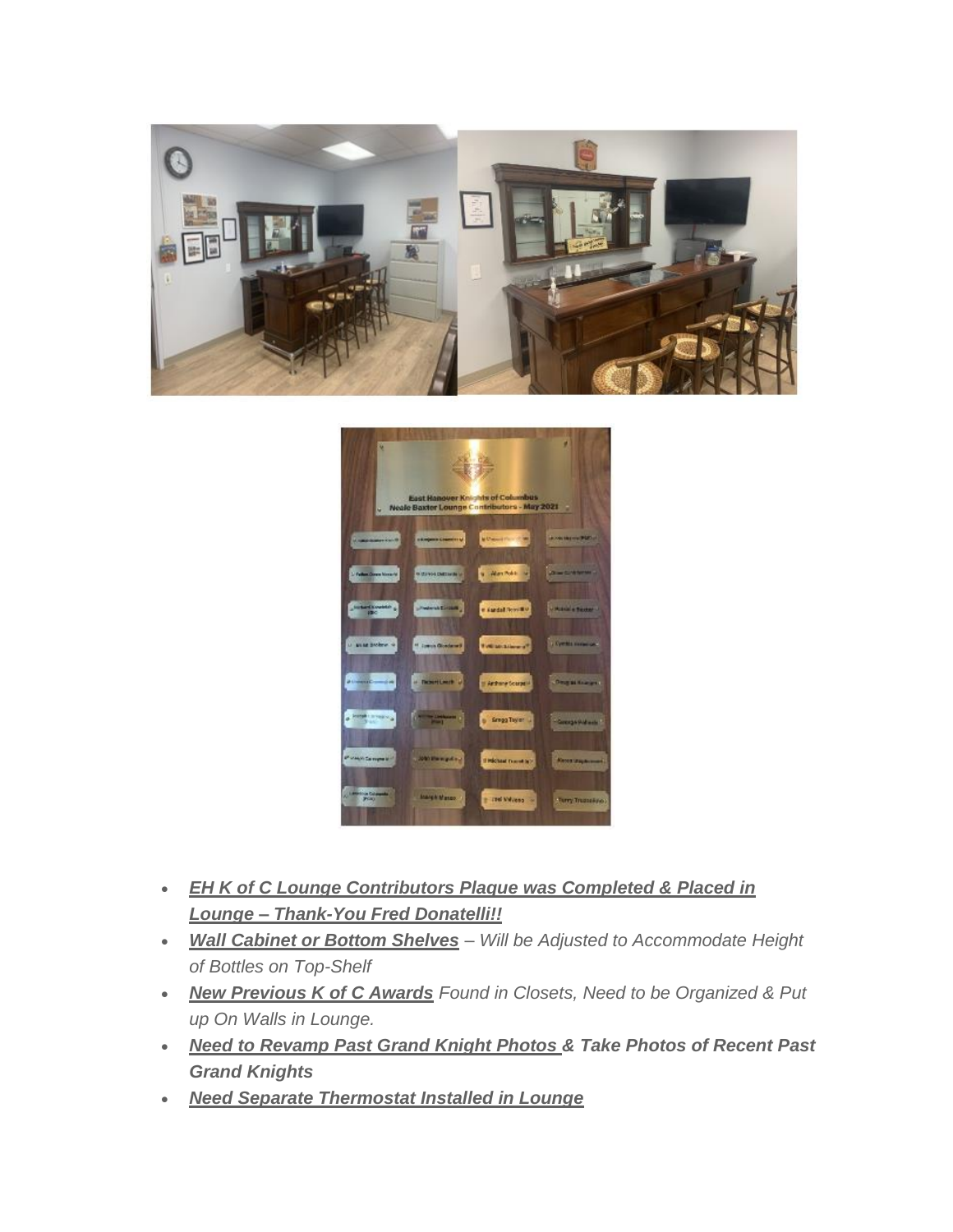#### *Two Wireless Blink Cameras Need to Be Purchased & Installed*

- o *K of C Financial Review – Daniel McGeehan – Mike Trocchia Coodinating-Thank -You!*
	- o *Review Meeting with Dan McGeehan was February 7th – Dan McGeehan, Rich Koscielak, Vinnie Piserchio, Joe Musso, Gregg Taylor, Mike Trocchia, Robert Leach, Joe Carvagno, Andy Liebhauser & Ron Angelo were Present, on the Zoom Meeting & went Over the Summarized Risk Tolerance Form the EH K of C Officers Selected & Agreed too. We Selected a "Moderate Risk Tolerance #9 which Averages ~7% Annual Return. Dan also went over the Next Steps and said that The Grand Knight, Treasurer & Financial Secretary would have to Sign the Investment Forms. He said he would need a Check from Mike to Transfer the Investment Funds.*
- o *Forms Were Signed & Sent into Dan McGeehan for Processing the Investment Transfer*
- o *RBC Wells Fargo Check was Received on 2/17/22*
- o *Check was Submitted to the K of C Boston Investment Group – Dan McGeehan*
- *EH K of C Strategic Plan Review Committee - (Committee Members- Joe Carvagno, Frank DeMaio, Rich Koscielak, George LaVecchia, Andy Liebhauser, Bob Leach Joe Musso, & Bill Salemme)*
- *(Rich Koscielak Typed & Distributed EH K of C Strategic Plan Draft to Review)*
- *Rich Incorporated the New K of C Boston Investment Strategy*
- *Rich Set-up January19th Meeting to Start this Important Task.*
- *January 19th Meeting Attendees & Email Comments by Ron, Joe, Bob & Bill included.*
- *Great Meeting Jan 19th(Bob Leach, Andy Liebhauser, Joe Musso & Rich Koscielak attended!*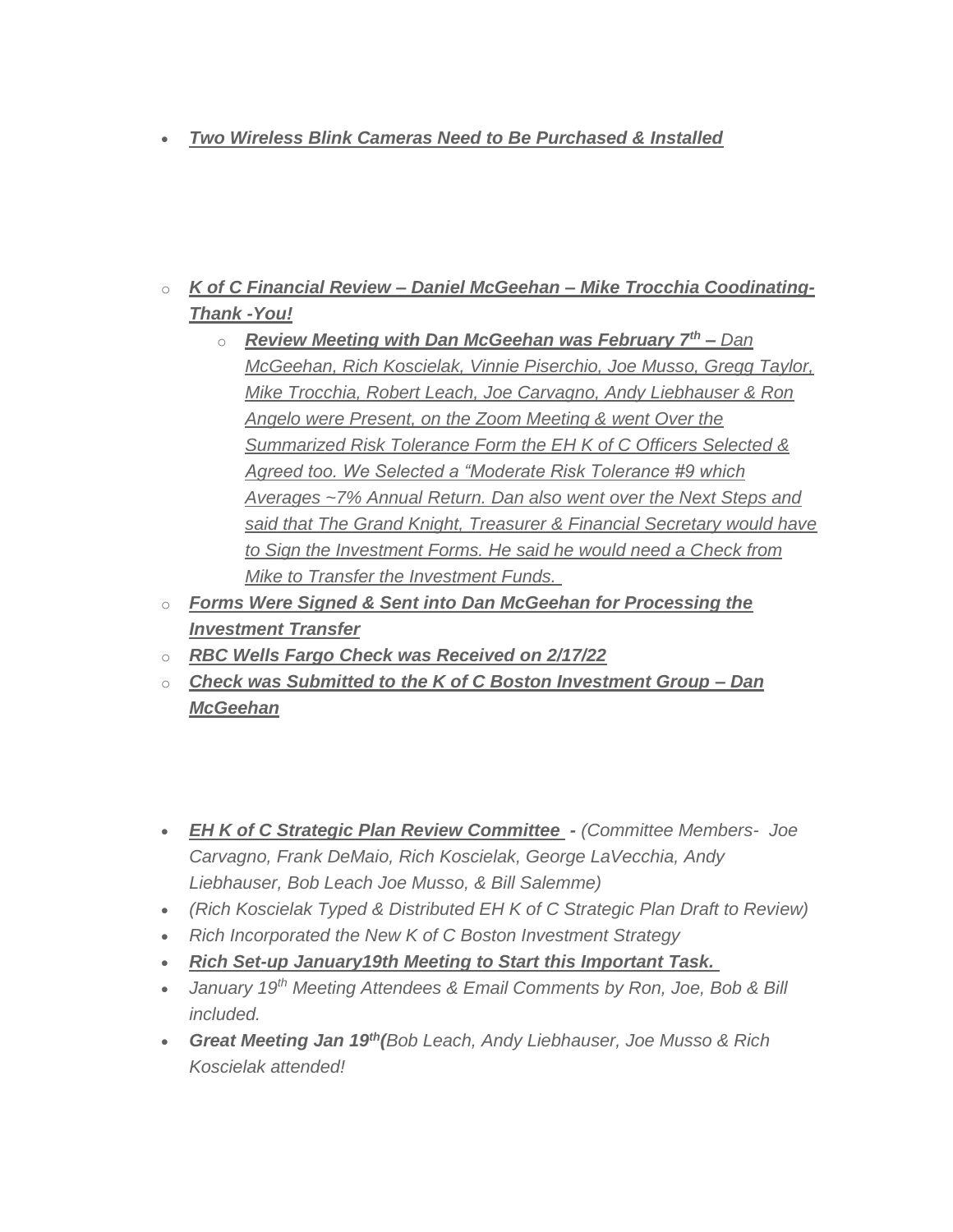- *EH K of C Strategic Plan Sent out to Brothers for Review with March Newsletter*
- *Frank DeMaio made a motion to send the EH K of C Strategic Plan out for Review with the March Newsletter, Bill Salemme Seconded the Motion. We will Vote to Accept the EH K of C Strategic Plan at the 4/11/22 Meeting.*
- *EH K of C By-Laws Review Included as Part of this Sub-Committee – Rich Scanned the Hard Copy into a PDF had PDF Converted into a WORD Doc & Feb 2nd Draft was Updated to Include New \$35 Dues Amount & New Meeting Order and Funeral Updates Included.*
- *New EH K of C BY Laws - Sent out to Brothers For Review with March Newsletter.*
- *Frank DeMaio made a motion to send the EH K of C Updated By-Laws Plan out for Review with the March Newsletter, Bill Salemme Seconded the Motion. We will Vote to Accept the EH K of C By Laws at the 4/11/22 Meeting.*

#### *2022 Membership Dues Letters Sent Out – Gregg Taylor – Thank-You!*

- o *Letters Included New EH K of C Membership Cards*
- o *Ninety-eight 2022 Dues have been Returned To Date!!*

**Cumulative Stats for 2022:**

- **98 out of 141 Brothers have paid their Dues to-date. (70% of Brothers Paid Dues)**
- **58 brothers also made Disability Donations (59% of Brothers paid also made a donation)**
- **The 2022 Dues collected to date is \$3,480 (which is 70% of \$6,770 Total Dues Billed)**
- **The 2022 Disability Donations collected to date is \$2,635.**
- **Dues Outstanding: 134 Brothers owe a total of \$3,290.**

## *EH K of C Lower Cafeteria Closet Reorganization & Purging - Saturday 2/12/22 10:00AM-2:00PM - More Fine Tuning of Remaining Items to be Done*

Brothers came out to Downsize Items from Seven EH K of C Closets into Two & into our Outdoor Shed. Many Old/Outdated Items were bagged and thrown away. Long Overdue! Thanks To All Brothers who Helped with this Project. Joe Carvagno, Joe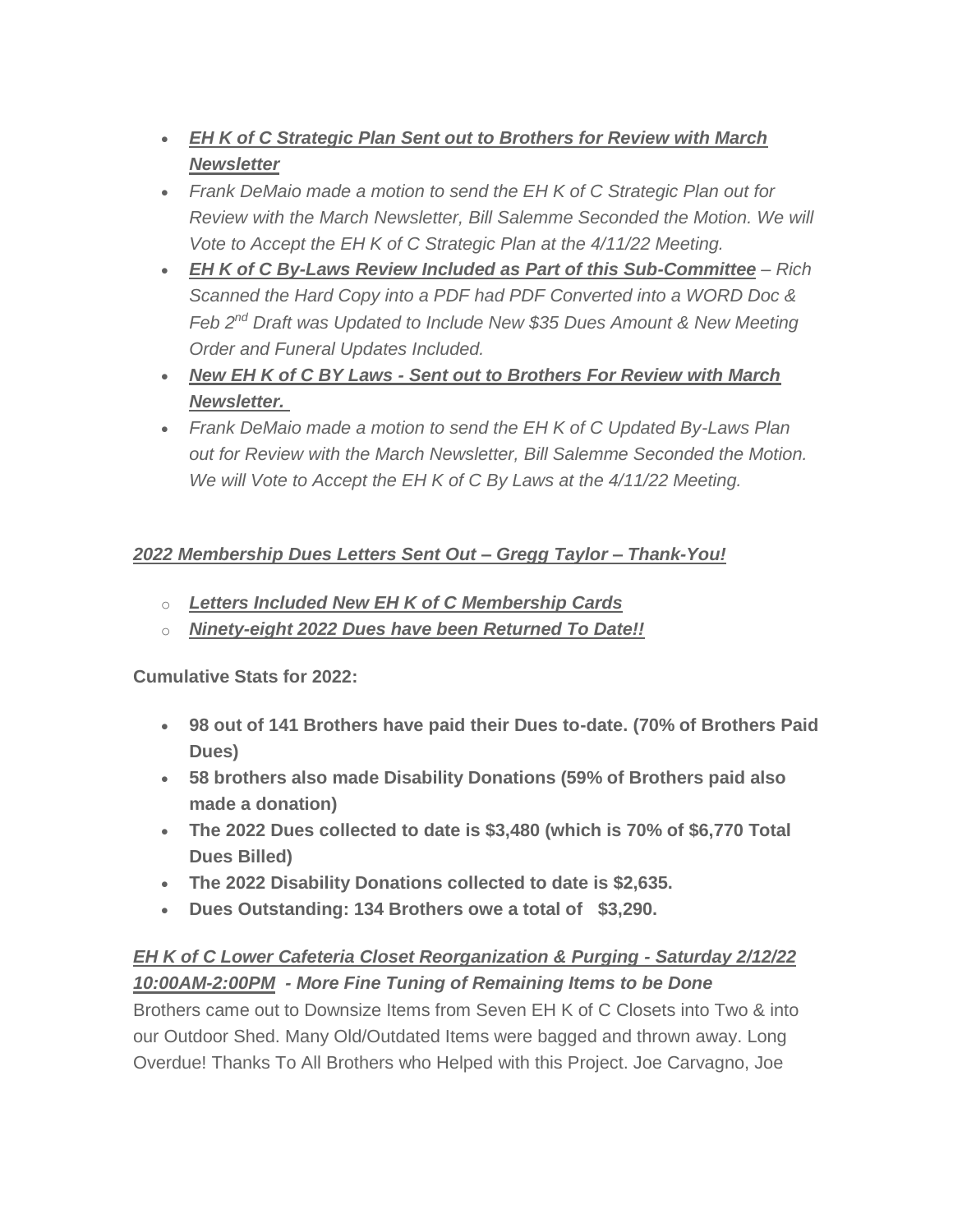Carvagno Jr. Robert Leach, Andy Liebhauser, Rich Koscielak, Joe Musso, Vinnie Piserchio, Gregg Taylor & Mike Trocchia. Thank-You!



- *Two New Fans were Donated to the Food Pantry*
- *Standard Coin Sorter was Given to Jim Giordano to Help with Sunday Collections*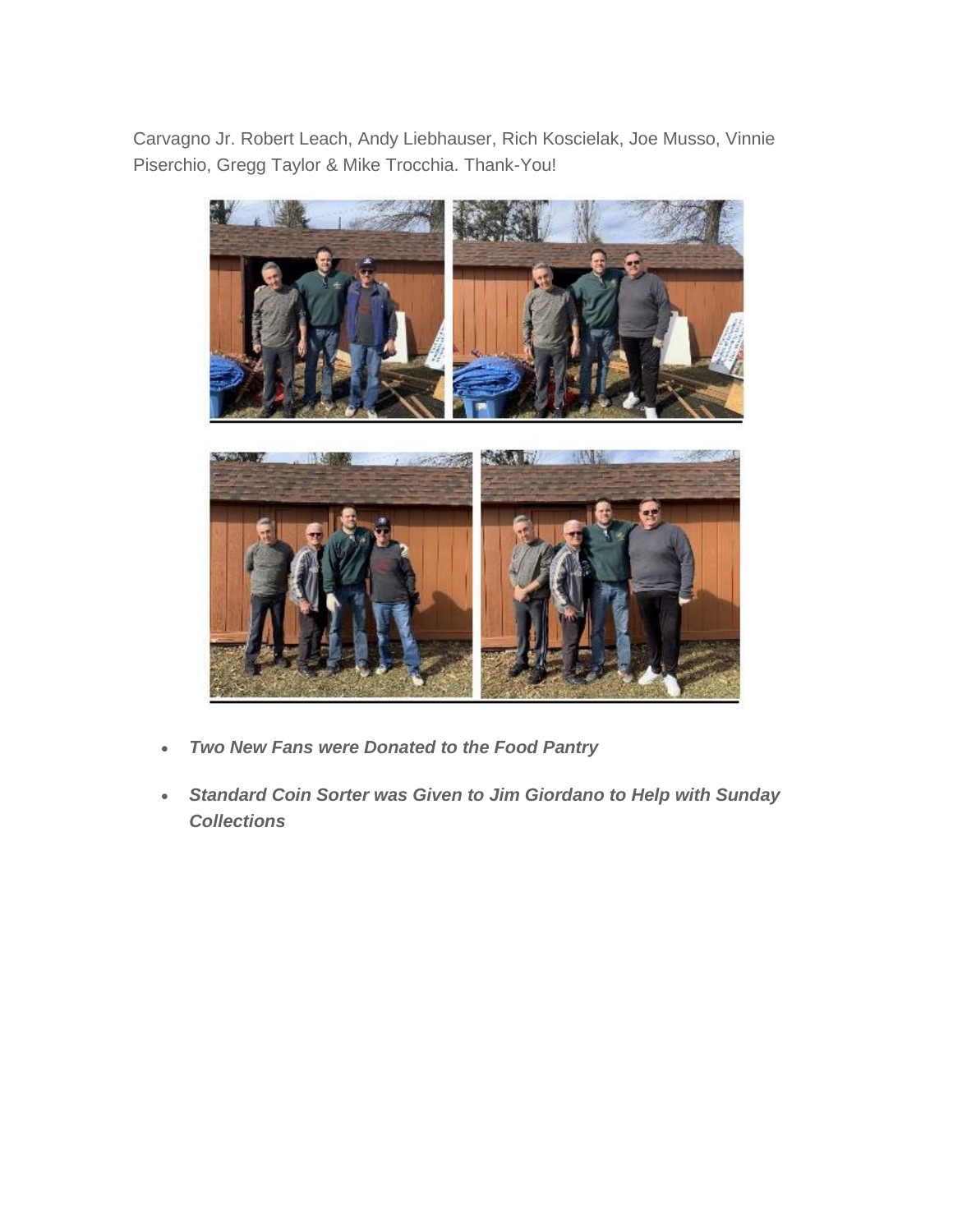

- *December 2020 Form 990/Form 990 EZ Tax Return was Past Due – Gregg Submitted Form 990-N for 2020 -- Filed with the IRS this Week. Form 990 was Filed for 2021 too! All Tax Filings are Now Up-to Date!! Thank-You Gregg Taylor!!*
- *Wives/Sweetheart Appreciation Mass – St Rose of Lima Church – Monday, February 14th at 6:30PM –*
- *Father Matthew & Deacon Alfred Celebrated the Mass, Deputy*
- *Grand Knight Vincent Piserchio Administered the Readings*
- *~ 30 Brother & Wives/Sweethearts Attended the Beautiful Mass Honoring Our Wives & Sweethearts*
	- o *Rich & Vinnie Handed out Roses to Brothers to Give to their Wives in Church*
	- o *Everyone Enjoyed Coffee, Cake, & Pastries in Lower Cafeteria afterwards*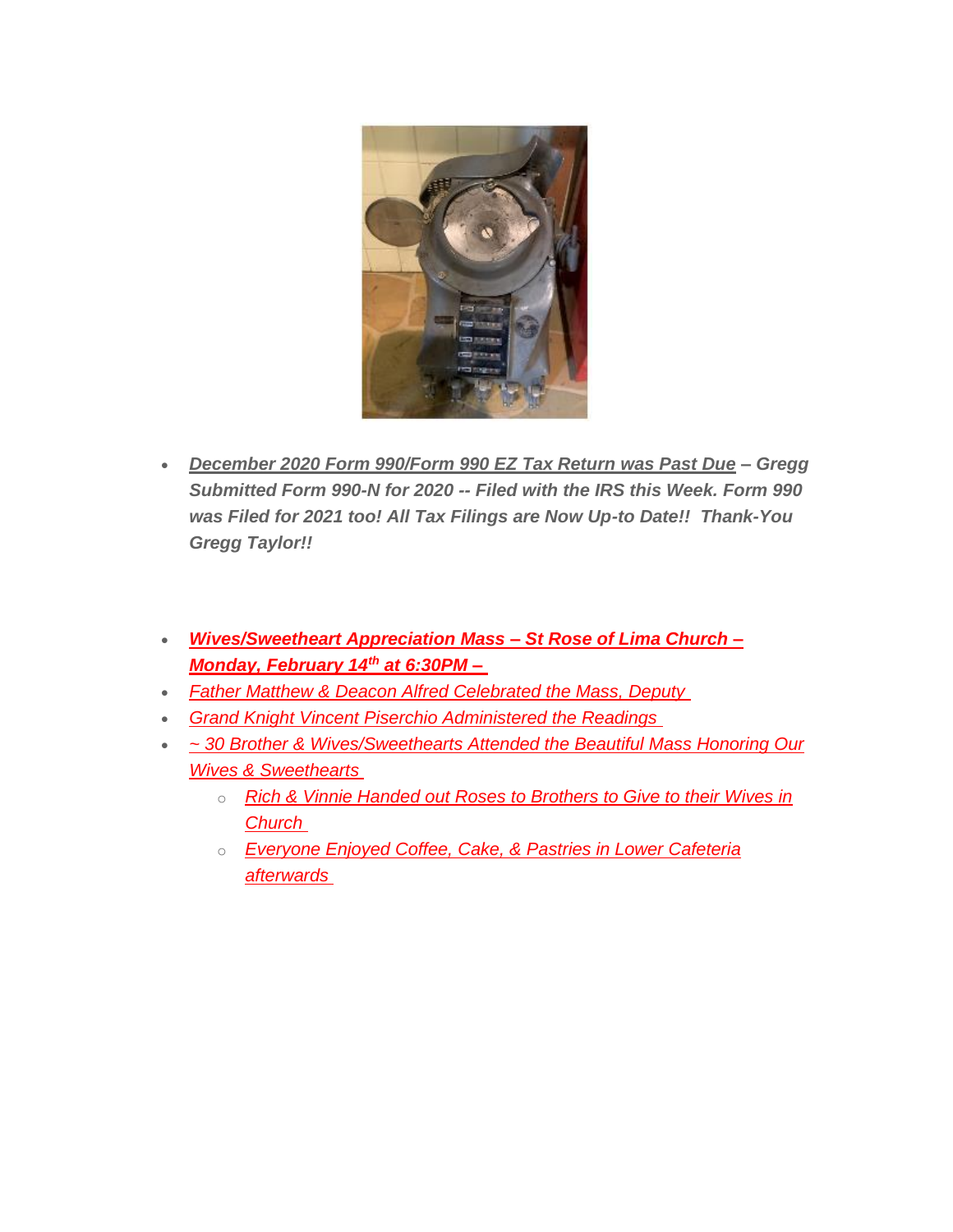

**Happy Valentines Day Cake, Pastries & Coffee were Served to the Brothers and their** *Wives/Sweethearts!*

- o *March Madness Fundraiser – Led by Joe Musso – Thank-You!*
	- o *Tickets (Envelopes of 10 \$10 Tickets were Distributed after the Wives Appreciation Mass*
	- o *See Joe Musso for Additional Tickets to Sell - (862-485-0221)*
	- o *Tickets need to be Returned by March 15th*
- o *Affiliate Membership Program – Sent March 15, 2022 to DD George Coppola*
	- o *Finalize Review of EH K of C List of 26 Members in Arrears*
	- o *EH K of C Grand Knight Must Send Names to District Deputy George Coppola to Transfer Names to the State Affiliate Membership List.*
	- o *11 EH K of C Names were Forwarded To the Supreme Affiliate List!!*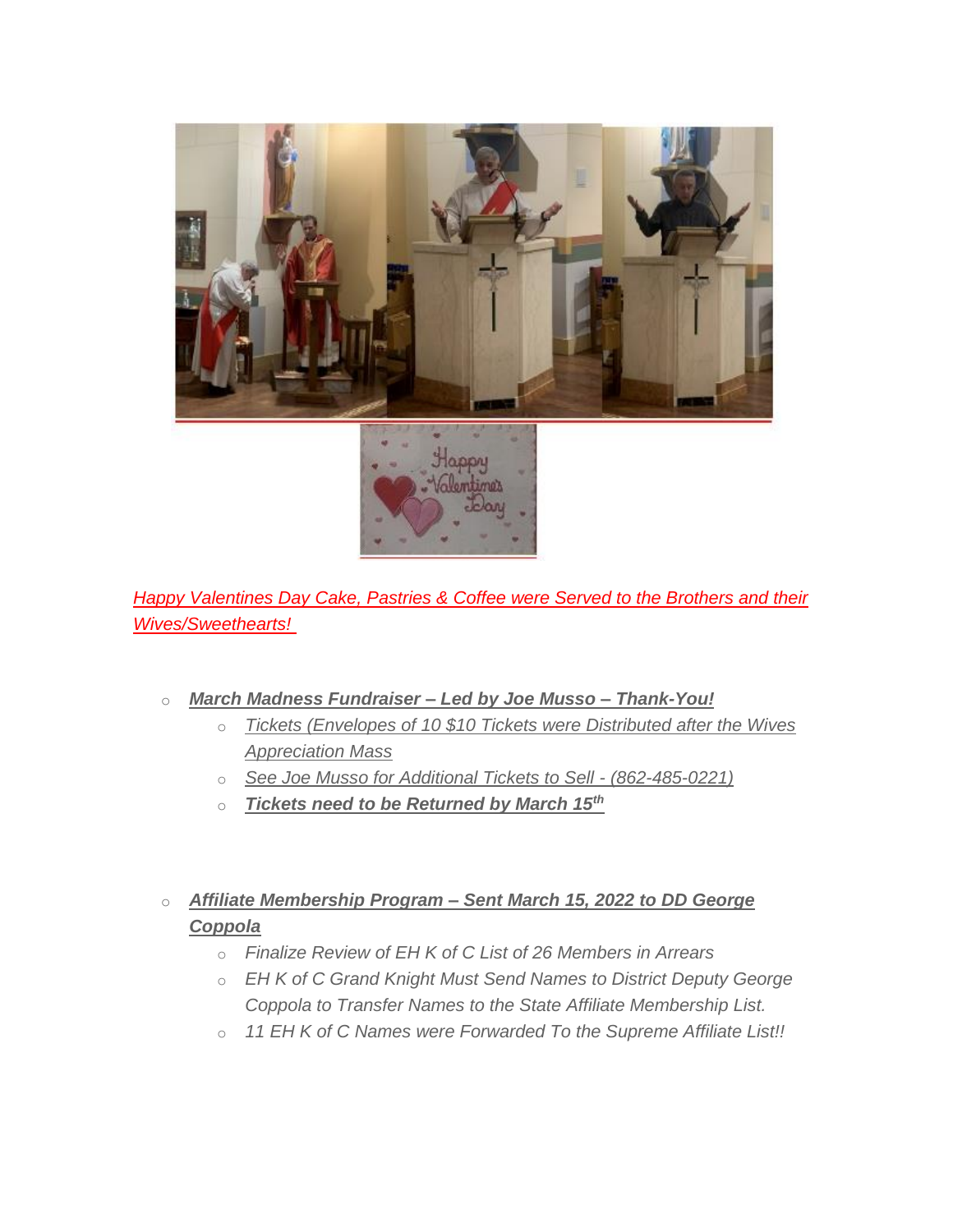o *Thank-You EH K of C Membership Directors for Your Dedicated Work to Retain as Many Brothers as You Did. GREAT JOB!!*

**East Hanover Easter Bunny Egg Hunt in Lurker Park April 9th – 10:00AM-11:30AM Set-up 9:15AM Coffee/Cookies - Sponsored by EH K of C & Recreation Center – Led by Andy Liebhauser & Linda Lurz – Volunteers Needed & \$100 Check**

**EH K of C Shirts and "Life is Messy" Books – Available – See Bob Leach** 

# *EH K of C 2022 People with Intellectual Disabilities Drive Led by Director/Chairman Robert Cosentino – Thank-You!*

- Director Robert Cosentino Has Graciously Volunteered to Lead This Important Fundraising Effort Again this Year!
- Kickoff Will be Now Be in April to Accommodate Warmer Weather.
- Robert would like to Collect Palm Sunday & Mother's Day. Robert & Vinnie Needs to Confirm with Cathy Seborowski
- Robert Recommended Removing: Autism Research NJ Medical School Rutgers University, and International Rett Syndrome Association from Our List of Local Non-Profit Organizations we Donate to because they Never respond to Our Calls or Emails when we try to Contact them. Robert Cosentino made a Motion to remove them & Joe Carvagno Seconded the Motion. We Took a Vote and we Unanimously Voted to Remove them & Increase the Donations to the Remining Seven Non-Profit Organizations we Donate too.
- Collections Must be Completed by Mid-June, so that Checks can be Sent/Returned back from the K of C State by Our Summer BBQ/Clambake.
- *EH K of C Dinner St Patrick's/St Joseph's Dinner Dance Comedy Night will be Postponed Until the Fall, Because the Italian American Club is Hosting a Comedy Night in April!*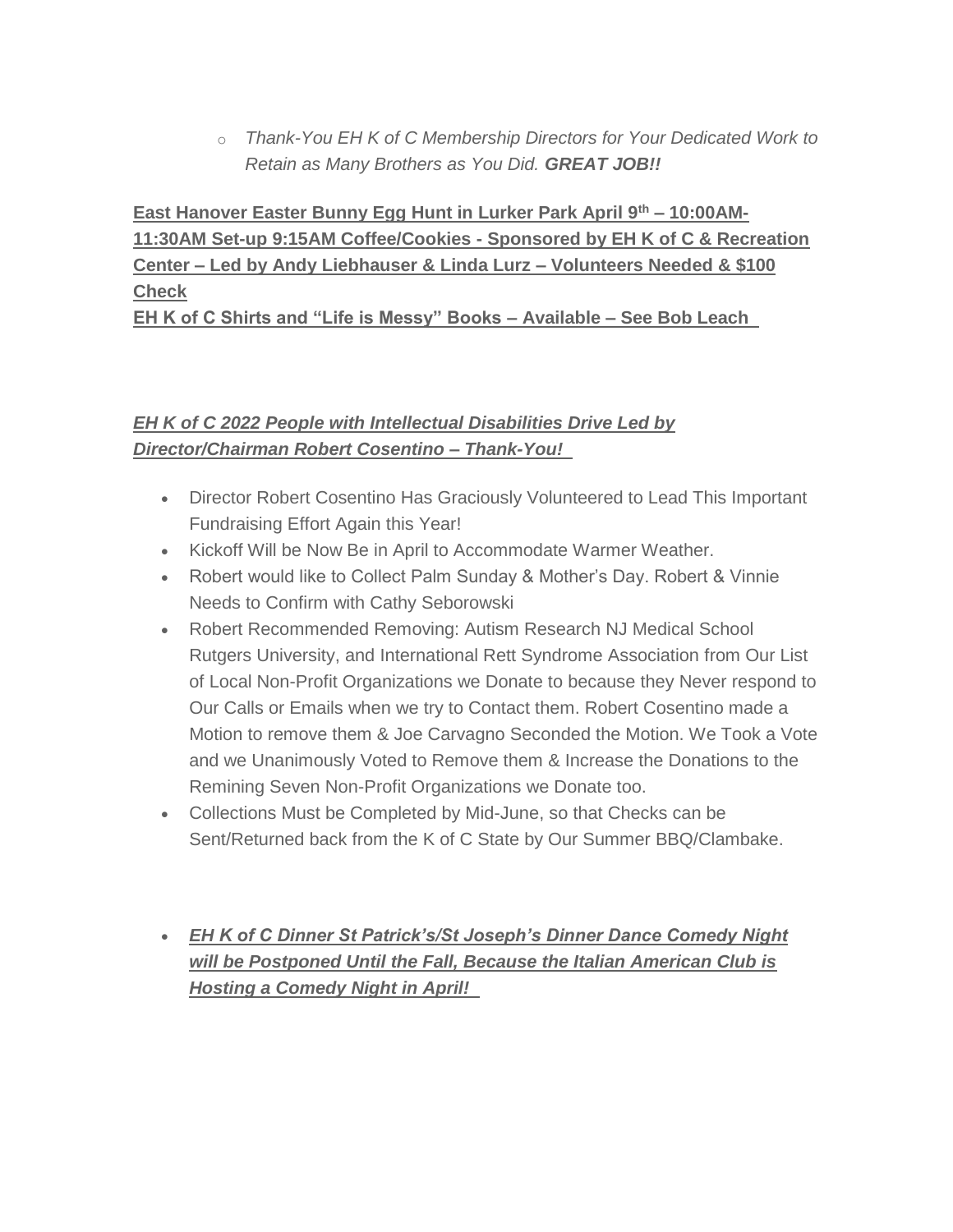- *Fourth 4th Degree Exemplification* **-** *Sunday April 24TH* Time 1:00PM Check-in 11:30AM – Location The "New" LaNeve's Restaurant 276 Belmont Avenue Haledan, NJ **- Cost for Candidates \$70 Person & \$60 For Guests. No Reservations after April 4th .**
- *EH K of C 4th Degree Exemplification Invitation* from Joe Carvagno went out to All EH K of C 3rd Degree Knights on Wednesday 2/23/22. Due before 4/4/22.
- Confirmed EH K of C Brothers attending**! Ad Book Ad Sent in/Check Sent In!**
- o Joseph Carvagno Jr. & Darren DelSardo Attending
- *Promotion of New Dynamic Color Corpsman Needed*
- **New Beautiful Classy Uniforms Cost is \$524 (If Veteran Less \$250 = \$274 Net**
- **(Navigator Sword \$179) -- (Black Sword \$150)**
- **Assemblies may Give \$100-\$200 & Councils Can Help Offset Cost of Uniforms too**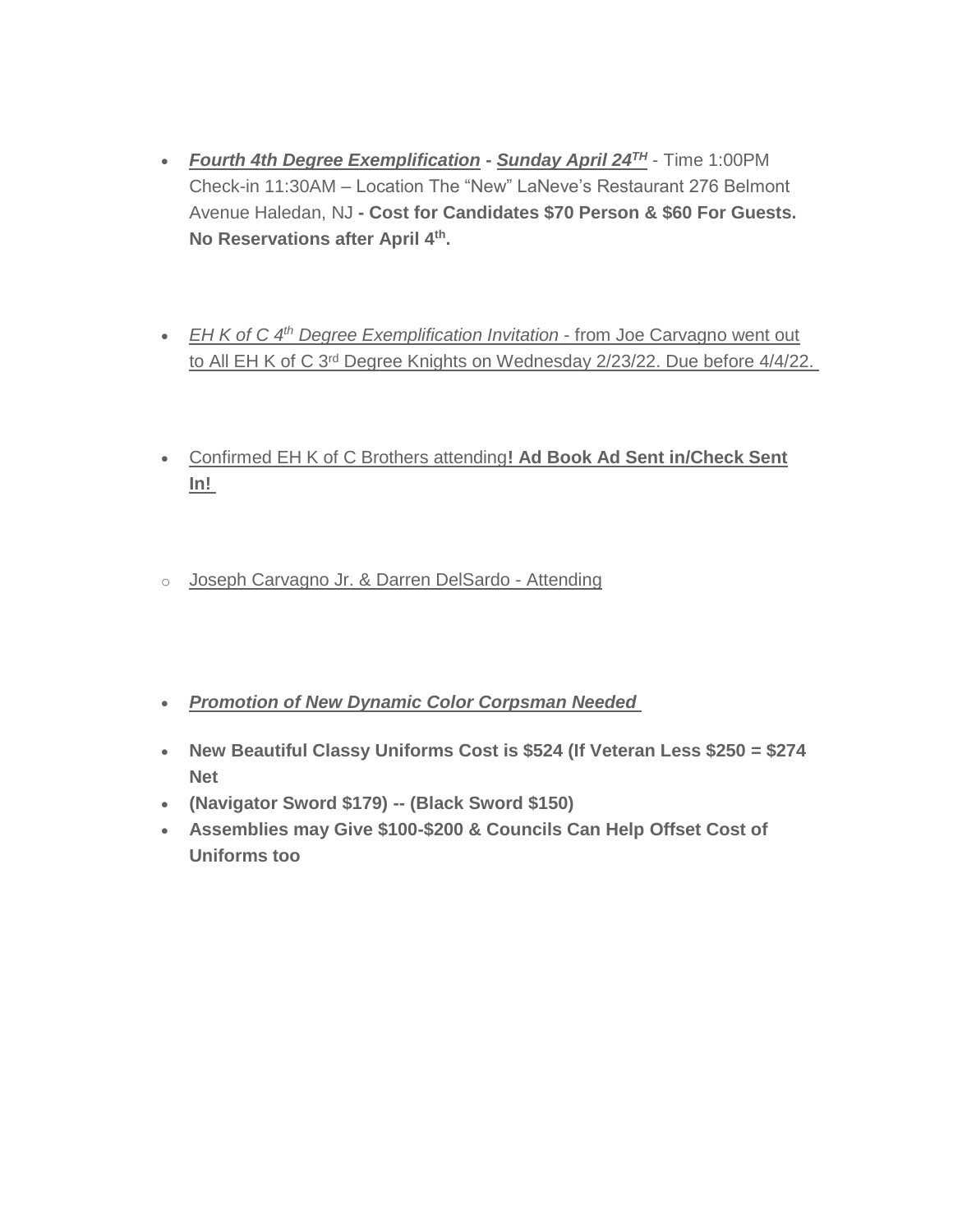

**It is a Distinct Honor to Join this Elite Group of K of C Color Corpsman**

*K of C Officially Declared November Veterans Month* **–** Civil War 135 Years Ago, World War I, World War II, Whereas by Wearing the Uniform of the Fourth Degree, the Degree of Patriotism by Wearing the Baldric we recognize our Bond with Our Country & the American Flag Red, White & Blue….

- *Fourth Degree 8 Grade/High School Scholarship Due 5/18/22 -* The Msgr. John J. Sheerin Assembly #673 will award a one-time \$500.00 Scholarship to an Eighth-Grade student entering a Catholic High School in the Fall of 2022. The Student must submit an original Essay of between 500 and 750 words on a theme to be designated by the Assembly #673.The Applicant must be currently enrolled in the Eighth Grade, planning to attend a Catholic High School, and must be a Sibling, Child, Grandchild or Great-Grandchild of a Msgr. Sheerin Member **OR** of a Member of any 3rd Degree Council affiliated with Msgr. Sheerin Assembly#673, as designated by the Master of the First New Jersey District, in good standing (current with dues), **OR**, if the Member is deceased, was in good standing at the time of his death. Upon verification of membership status, an official Application and instructions will be sent to the Student.
- *K of C - Paterson Federation - High School Scholarship – Due 5/15/22 – To: Leon D Doty PGK 402 Monroe St. Boonton, NJ 07005*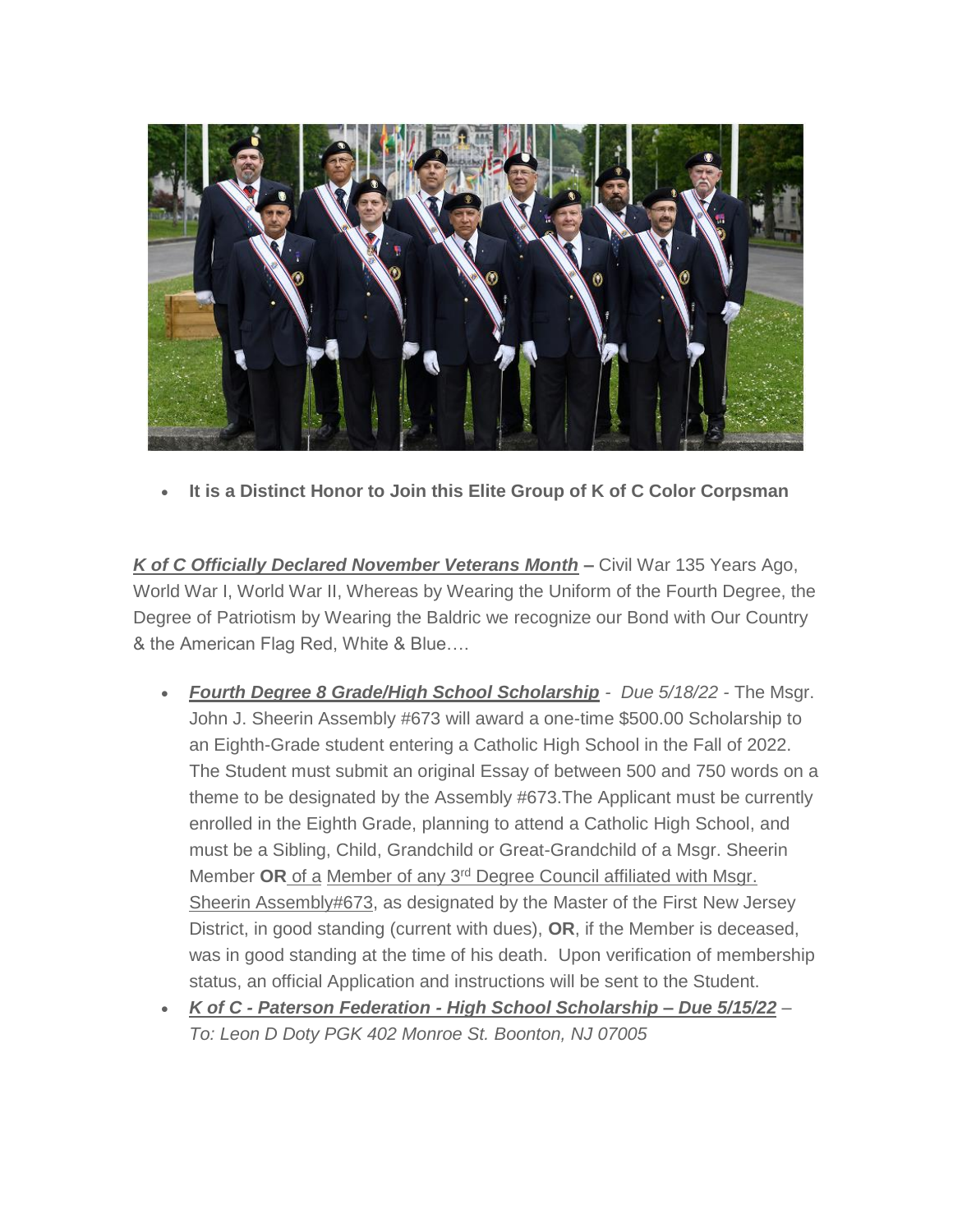- *K of C - Paterson Federation - College Scholarship – Due 5/21/22 – To: Frank J Wos PGK 8 William Rd Landing, NJ 07850*
- *Knights of Columbus State Convention* May 13-15, 2022 Wildwood NJ Reservation Forms Due! - Rich & Vinnie sent in their Forms & Checks for \$117.

#### *Memorial Day Parade - Monday 5/30/22*

- o Rich Contacted Brother & Councilman Brian Brokaw to Determine if East Hanover will move forward with the Memorial Day Parade this Year
- o Memorial Day Ceremony at Columbus Park Only! No Parade at this Point! As Per Brother Brian!
- · *Assemblies Communion Breakfast - The Hanover Manor - June 5th, 2022*
- o All of the Councils in our Assembly are encouraged to attend.
	- o We will Celebrate Mass Followed by a Communion Breakfast & Awards Ceremony.
	- $\circ$  Nominations for Senior Knight of the Year, & Patriot of the Year are Needed by Our Council.
	- o Dress Code Tux or Preferably a Blue Suit or any Suit. Cost is \$30 Per Person
	- *Texas Holdem Tournament* **– St Rose Labrecque Hall (Lower Cafeteria) Friday, June 10th – Led by Bob Leach – Thank-You!**
	- *EH PBA Scheduled Texas Holdem on 4/1/22 in the St Rose Fahey Hall with Our Contact Mike*
	- *Future EH K of C Outings* 
		- o **J & R Cigar Night Outing –** Bob Leach Called Cost was \$40-\$50 Per Person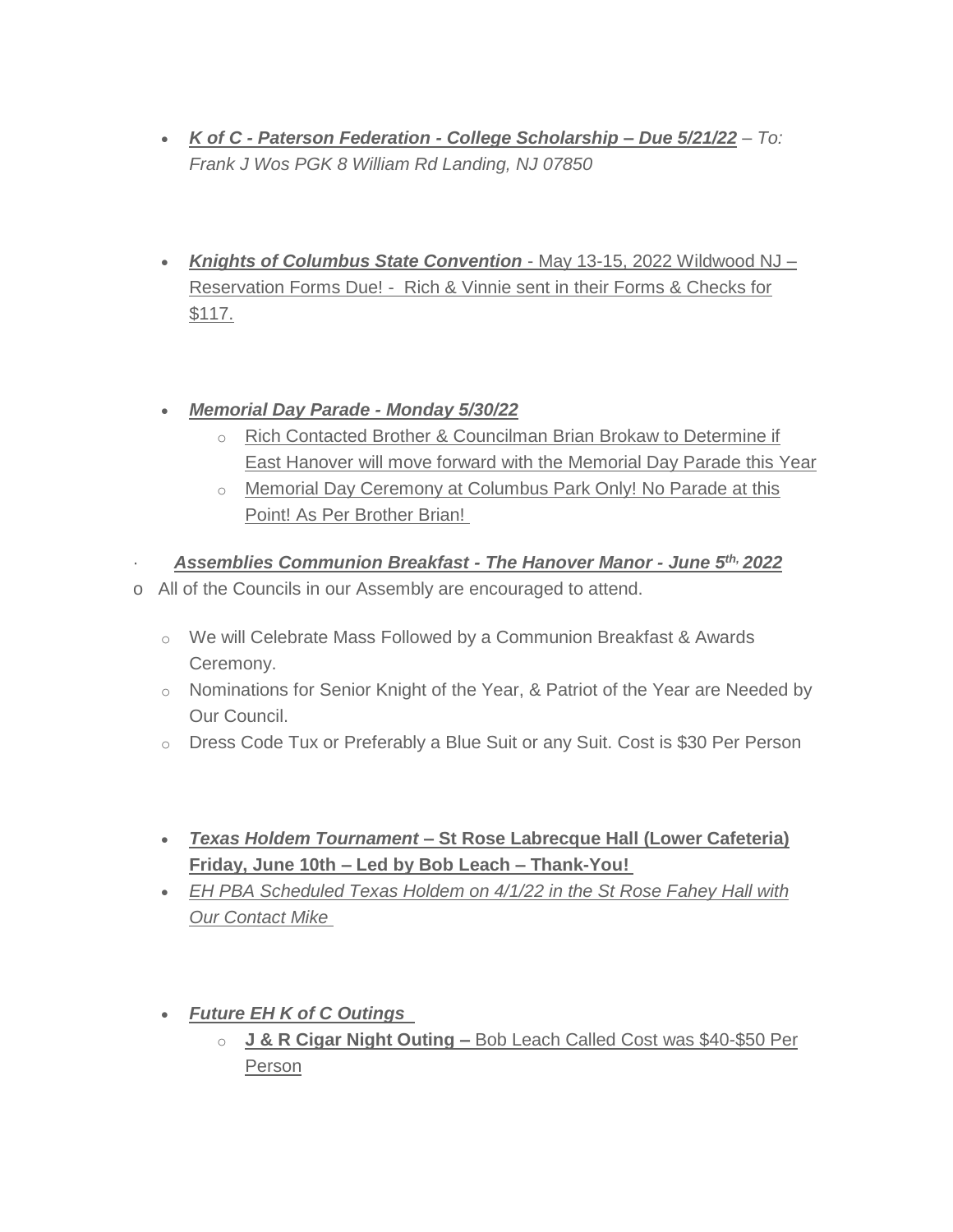- o **Thunder Mountain Skeet Shooting Outing - 1 Mansion Rd Ringwood, NJ (973-962-6377)–** \$35 Per Person Includes: Gun, Ear Plugs, & 25 Targets, Only Need to (Tip the Instructor \$3.00 per 5 Guys) Bring Sun Glasses. Open Saturday (9:00AM-5:30PM) **Let Rich know if you are Interested (973-632-6407)**
- o **Lake Hopatcong & Hudson River Dinner Cruises Coming!**

- *Safe Environment Program Compliance – EH K of C Fully Compliant! (Only 31% of All NJ Councils Compliant)*
	- o *Grand Knight - Richard Koscielak*
	- o *Program Director - Andrew Liebhauser (Andy Completed 3 Year Training Update)*
	- o *Family Director - Michael Trocchia*
	- o *Community Director - Vincent Piserchio*
- *K of C State Form 1728 Completed & Submitted to State Website* Thank-You Gregg & Brothers who Provided Gregg with Input! Ensure All Other Forms are Submitted -On-Line [\(www.NJKOFC.COM\)](https://kofc6504.us11.list-manage.com/track/click?u=95aa9839393aff6e6ea6837aa&id=830e2e94bb&e=a2df17c07b). *Ensure All Forms were Sent in Online- (Forms -185 Officers, 365, 1728, Council 1295 Audits, Form #STSP, and Family of the Month Forms)*
- *EH K of C Assist Your Brothers Team" / Brothers Helping Brothers* **– Led By Fred Donatelli – Call Fred if You would like to Help – (201)-602-1167**

- *Next EH K of C Meetings –*
	- o *March 28th – EH K of C Lounge*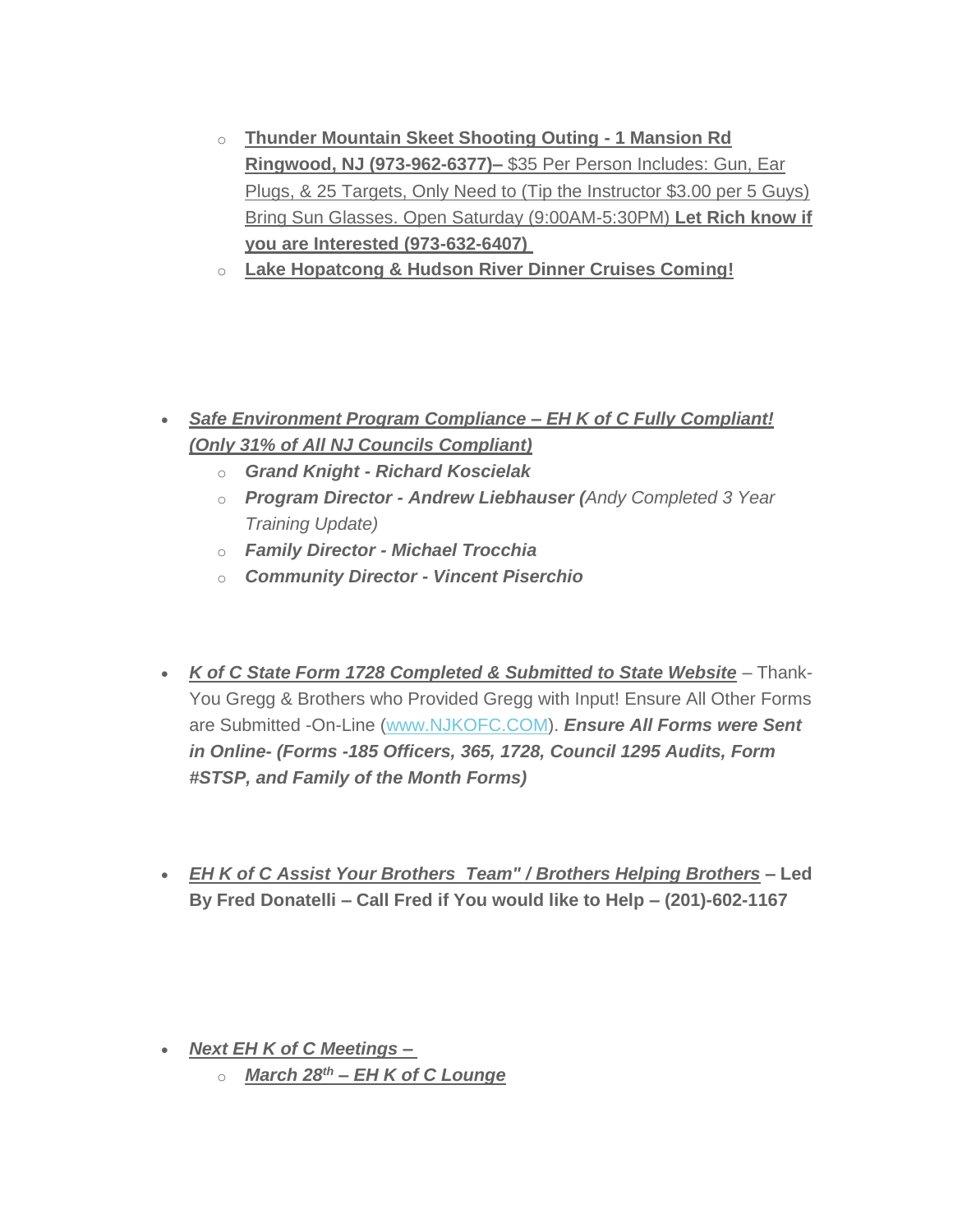- o *April 6th EH K of C Officers Meeting*
- o *April 11th EH K of C General Meeting*
- o *April 25th EH K of C Lounge*
- **EH K of C Insurance Agent – Kevin Cox** (Office 973-785-8567) email- [kevin.cox@kofc.org](mailto:kevin.cox@kofc.org)

#### **OTHER! –**

- Joe Carvagno reached out to Potential Candidate Richard Tomczak but has not heard back
- Vinnie Needs to Check with Father Matthew regarding Potential Planning for "June Parish Picnic in the Lot" which is usually sponsored by the EH K of C.
- *Please Keep Our Brothers, Their Families & First Responders mentioned below, in Our Prayer & Intentions:*
	- o *District Deputy George Coppola*
	- o *John Kinney*
	- o *Deacon Vin & Peggy Leo*
	- o *Fred Vaccaro*
	- o *Fred Donatelli*
	- o *Ben Cosentino*
	- o *Alan Politi*
	- o *Robert Alfano*
	- o *Mark Ippolito*
	- o *Carmine Davino*
	- o *Gloria Insano (Chris' Mother in Law)*

|  | <b>Morris County Launches New Public Testing</b> |
|--|--------------------------------------------------|
|  | <b>Statewide</b>   Morris County, NJ             |
|  | determine whether to order a nasal or a saliva   |